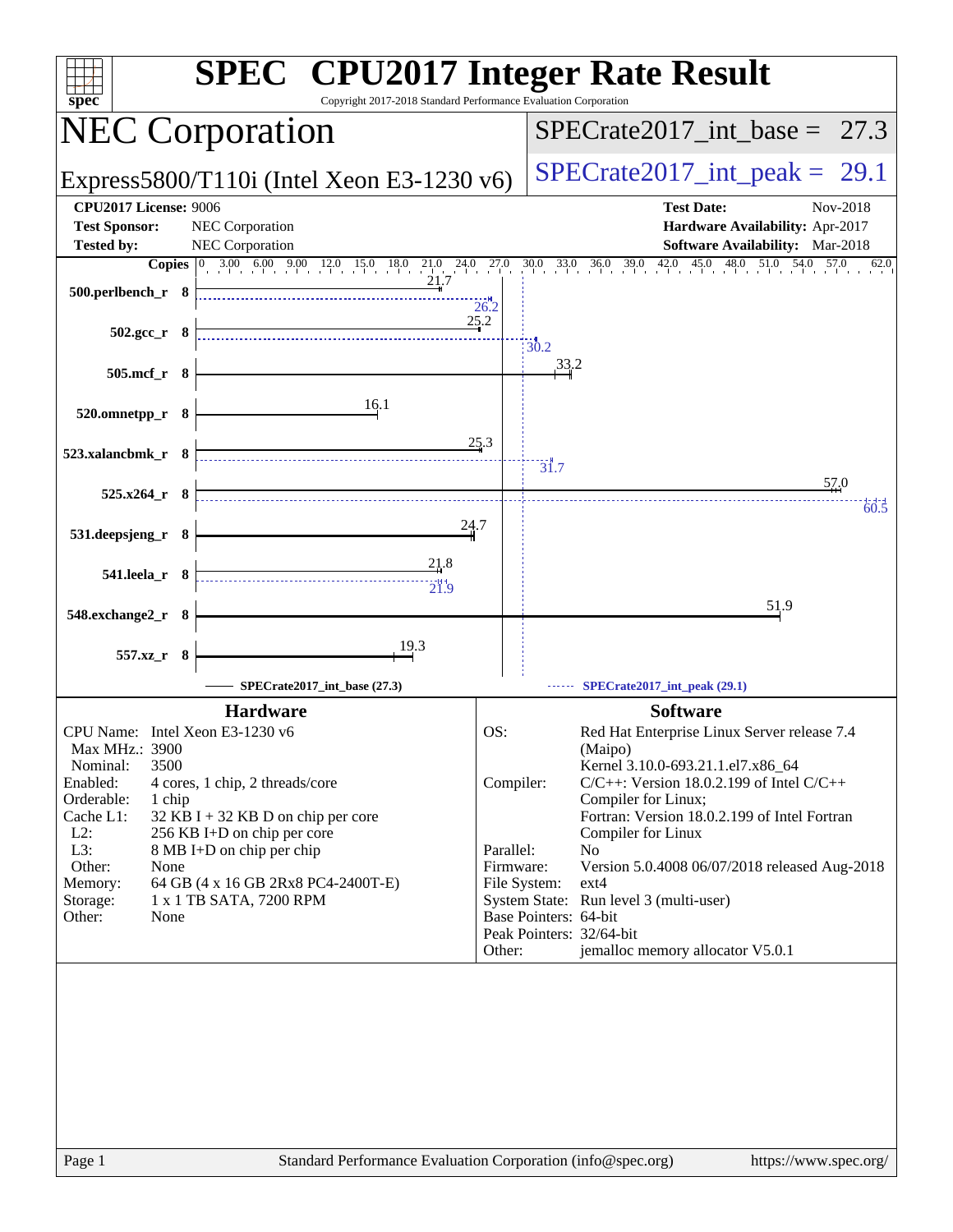

Copyright 2017-2018 Standard Performance Evaluation Corporation

# NEC Corporation

Express5800/T110i (Intel Xeon E3-1230 v6)  $\left|$  [SPECrate2017\\_int\\_peak =](http://www.spec.org/auto/cpu2017/Docs/result-fields.html#SPECrate2017intpeak) 29.1

SPECrate2017 int\_base =  $27.3$ 

**[CPU2017 License:](http://www.spec.org/auto/cpu2017/Docs/result-fields.html#CPU2017License)** 9006 **[Test Date:](http://www.spec.org/auto/cpu2017/Docs/result-fields.html#TestDate)** Nov-2018 **[Test Sponsor:](http://www.spec.org/auto/cpu2017/Docs/result-fields.html#TestSponsor)** NEC Corporation **[Hardware Availability:](http://www.spec.org/auto/cpu2017/Docs/result-fields.html#HardwareAvailability)** Apr-2017 **[Tested by:](http://www.spec.org/auto/cpu2017/Docs/result-fields.html#Testedby)** NEC Corporation **[Software Availability:](http://www.spec.org/auto/cpu2017/Docs/result-fields.html#SoftwareAvailability)** Mar-2018

#### **[Results Table](http://www.spec.org/auto/cpu2017/Docs/result-fields.html#ResultsTable)**

| <b>Base</b>                       |               |                |       |                |       |                | <b>Peak</b> |               |                |              |                |              |                |              |
|-----------------------------------|---------------|----------------|-------|----------------|-------|----------------|-------------|---------------|----------------|--------------|----------------|--------------|----------------|--------------|
| <b>Benchmark</b>                  | <b>Copies</b> | <b>Seconds</b> | Ratio | <b>Seconds</b> | Ratio | <b>Seconds</b> | Ratio       | <b>Copies</b> | <b>Seconds</b> | <b>Ratio</b> | <b>Seconds</b> | <b>Ratio</b> | <b>Seconds</b> | <b>Ratio</b> |
| $500.$ perlbench_r                | 8             | 588            | 21.6  | 583            | 21.9  | 588            | 21.7        | 8             | 485            | 26.3         | 489            | 26.0         | 486            | 26.2         |
| $502.\text{gcc}$ _r               | 8             | 448            | 25.3  | 449            | 25.2  | 451            | 25.1        | 8             | 374            | 30.3         | 376            | 30.2         | 375            | 30.2         |
| $505$ .mcf r                      | 8             | 387            | 33.4  | 389            | 33.2  | 405            | 31.9        | 8             | 387            | 33.4         | 389            | 33.2         | 405            | 31.9         |
| 520.omnetpp_r                     | 8             | 651            | 16.1  | 652            | 16.1  | 652            | 16.1        | 8             | 651            | 16.1         | 652            | <b>16.1</b>  | 652            | 16.1         |
| 523.xalancbmk_r                   | 8             | 334            | 25.3  | 332            | 25.4  | 335            | 25.2        | 8             | 268            | 31.6         | 266            | 31.7         | 266            | 31.7         |
| 525.x264 r                        | 8             | 246            | 57.0  | 248            | 56.5  | 244            | 57.3        | 8             | 232            | 60.5         | 235            | 59.6         | 228            | 61.3         |
| 531.deepsjeng_r                   | 8             | 370            | 24.7  | 371            | 24.7  | 374            | 24.5        | 8             | 370            | 24.7         | 371            | 24.7         | 374            | 24.5         |
| 541.leela_r                       | 8             | 607            | 21.8  | 609            | 21.8  | 617            | 21.5        | 8             | 616            | 21.5         | 606            | 21.9         | 594            | 22.3         |
| 548.exchange2_r                   | 8             | 404            | 51.9  | 404            | 51.9  | 403            | 52.0        | 8             | 404            | 51.9         | 404            | 51.9         | 403            | 52.0         |
| 557.xz r                          | 8             | 449            | 19.3  | 447            | 19.3  | 490            | 17.6        | 8             | 449            | <b>19.3</b>  | 447            | 19.3         | 490            | 17.6         |
| $SPECrate2017$ int base =<br>27.3 |               |                |       |                |       |                |             |               |                |              |                |              |                |              |
|                                   | 20.4          |                |       |                |       |                |             |               |                |              |                |              |                |              |

**[SPECrate2017\\_int\\_peak =](http://www.spec.org/auto/cpu2017/Docs/result-fields.html#SPECrate2017intpeak) 29.1**

Results appear in the [order in which they were run](http://www.spec.org/auto/cpu2017/Docs/result-fields.html#RunOrder). Bold underlined text [indicates a median measurement](http://www.spec.org/auto/cpu2017/Docs/result-fields.html#Median).

#### **[Submit Notes](http://www.spec.org/auto/cpu2017/Docs/result-fields.html#SubmitNotes)**

 The taskset mechanism was used to bind copies to processors. The config file option 'submit' was used to generate taskset commands to bind each copy to a specific processor. For details, please see the config file.

#### **[Operating System Notes](http://www.spec.org/auto/cpu2017/Docs/result-fields.html#OperatingSystemNotes)**

Stack size set to unlimited using "ulimit -s unlimited"

#### **[General Notes](http://www.spec.org/auto/cpu2017/Docs/result-fields.html#GeneralNotes)**

Environment variables set by runcpu before the start of the run: LD\_LIBRARY\_PATH = "/home/cpu2017/lib/ia32:/home/cpu2017/lib/intel64:/home/cpu2017/je5.0.1-32:/home/cpu2017/je5.0.1-64"

 Binaries compiled on a system with 1x Intel Core i7-6700K CPU + 32GB RAM memory using Redhat Enterprise Linux 7.5 Transparent Huge Pages enabled by default Prior to runcpu invocation Filesystem page cache synced and cleared with: sync; echo 3 > /proc/sys/vm/drop\_caches

 Yes: The test sponsor attests, as of date of publication, that CVE-2017-5754 (Meltdown) is mitigated in the system as tested and documented. Yes: The test sponsor attests, as of date of publication, that CVE-2017-5753 (Spectre variant 1) is mitigated in the system as tested and documented. Yes: The test sponsor attests, as of date of publication, that CVE-2017-5715 (Spectre variant 2) is mitigated in the system as tested and documented.

**(Continued on next page)**

| Page 2 | Standard Performance Evaluation Corporation (info@spec.org) | https://www.spec.org/ |
|--------|-------------------------------------------------------------|-----------------------|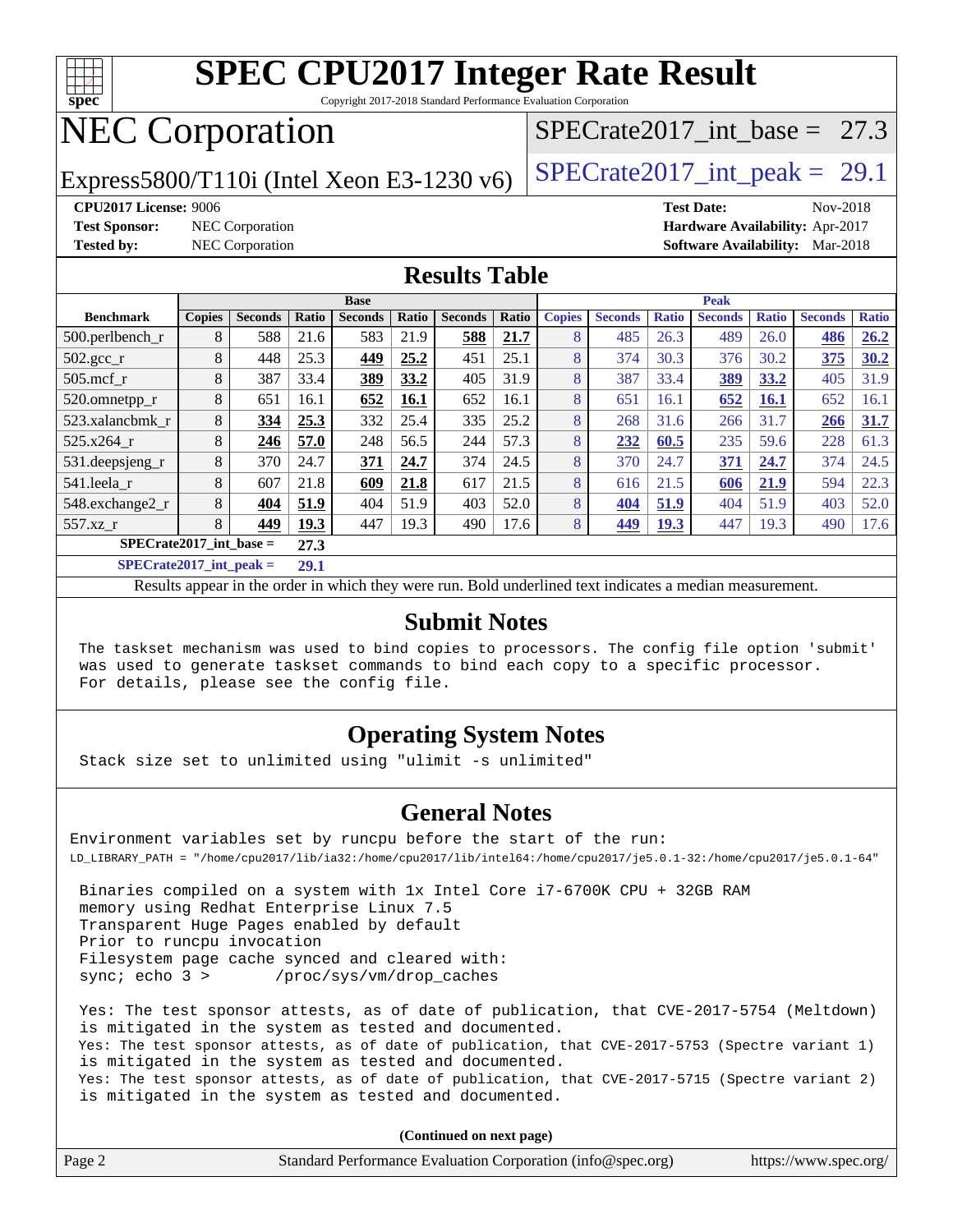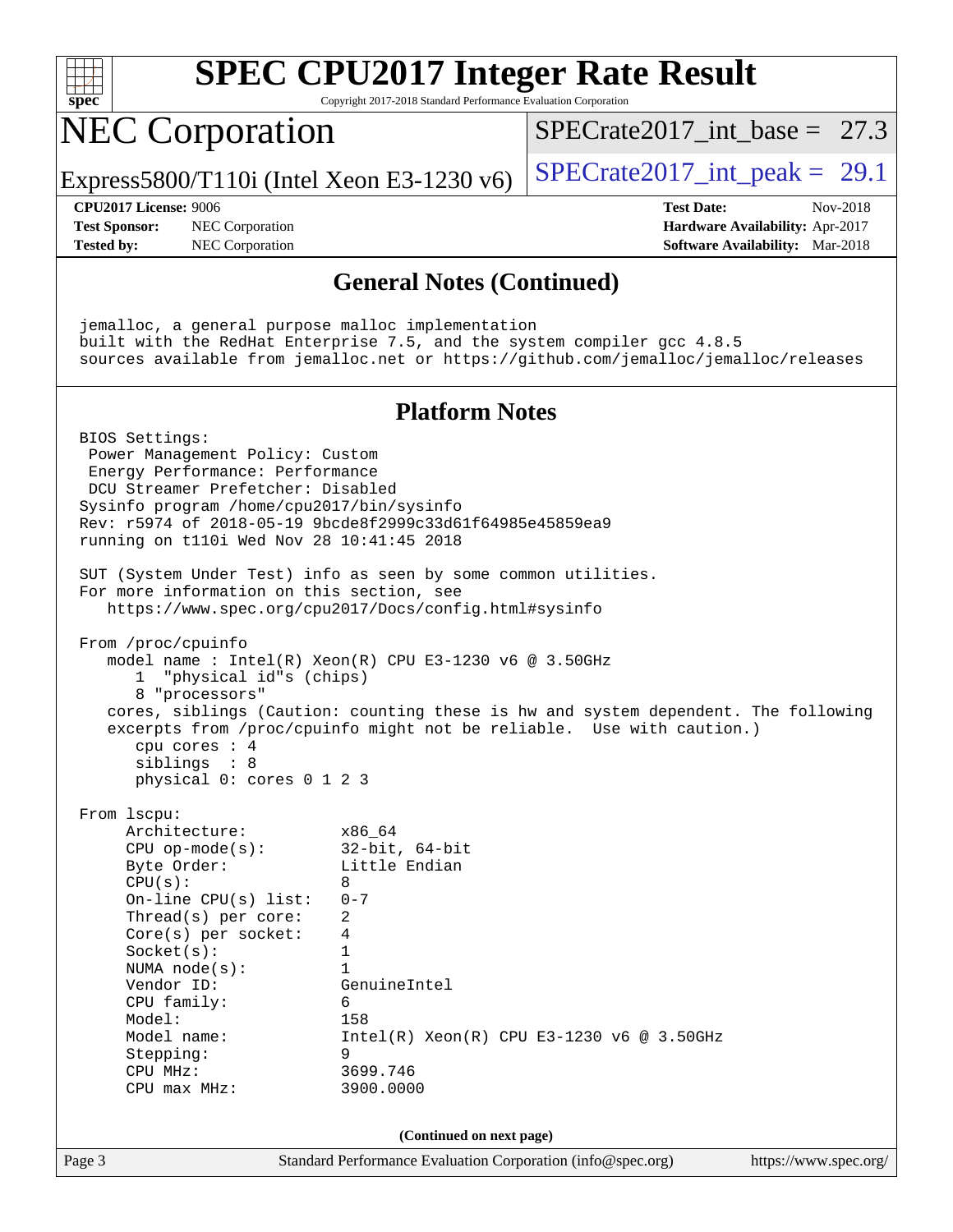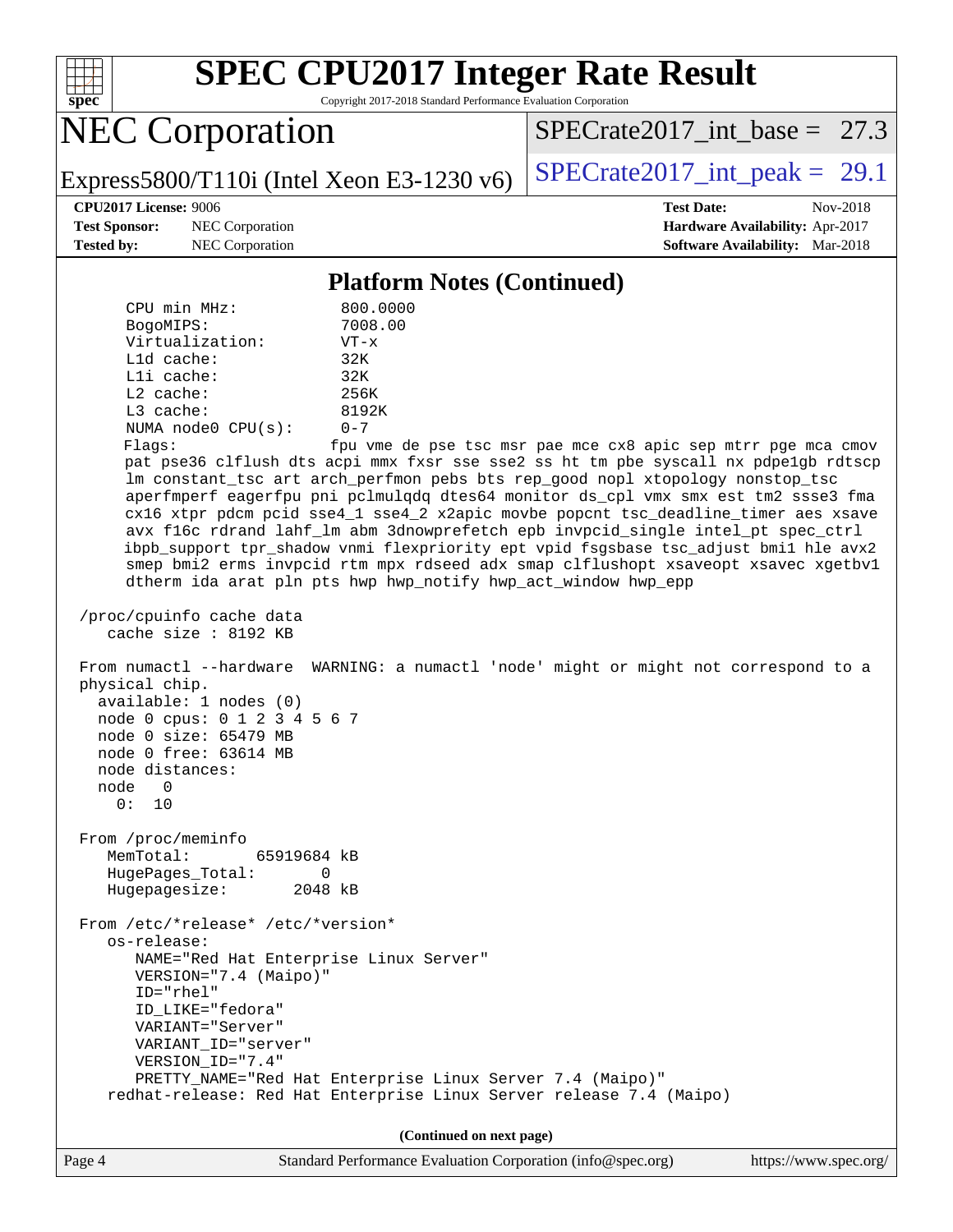

Copyright 2017-2018 Standard Performance Evaluation Corporation

# NEC Corporation

SPECrate2017 int\_base =  $27.3$ 

Express5800/T110i (Intel Xeon E3-1230 v6)  $\left|$  [SPECrate2017\\_int\\_peak =](http://www.spec.org/auto/cpu2017/Docs/result-fields.html#SPECrate2017intpeak) 29.1

**[Test Sponsor:](http://www.spec.org/auto/cpu2017/Docs/result-fields.html#TestSponsor)** NEC Corporation **[Hardware Availability:](http://www.spec.org/auto/cpu2017/Docs/result-fields.html#HardwareAvailability)** Apr-2017 **[Tested by:](http://www.spec.org/auto/cpu2017/Docs/result-fields.html#Testedby)** NEC Corporation **[Software Availability:](http://www.spec.org/auto/cpu2017/Docs/result-fields.html#SoftwareAvailability)** Mar-2018

**[CPU2017 License:](http://www.spec.org/auto/cpu2017/Docs/result-fields.html#CPU2017License)** 9006 **[Test Date:](http://www.spec.org/auto/cpu2017/Docs/result-fields.html#TestDate)** Nov-2018

#### **[Platform Notes \(Continued\)](http://www.spec.org/auto/cpu2017/Docs/result-fields.html#PlatformNotes)**

 system-release: Red Hat Enterprise Linux Server release 7.4 (Maipo) system-release-cpe: cpe:/o:redhat:enterprise\_linux:7.4:ga:server uname -a: Linux t110i 3.10.0-693.21.1.el7.x86\_64 #1 SMP Fri Feb 23 18:54:16 UTC 2018 x86\_64 x86\_64 x86\_64 GNU/Linux Kernel self-reported vulnerability status: CVE-2017-5754 (Meltdown): Mitigation: PTI CVE-2017-5753 (Spectre variant 1): Mitigation: Load fences CVE-2017-5715 (Spectre variant 2): Mitigation: IBRS (kernel) run-level 3 Nov 28 10:36 SPEC is set to: /home/cpu2017 Filesystem Type Size Used Avail Use% Mounted on /dev/sda3 ext4 909G 124G 739G 15% / Additional information from dmidecode follows. WARNING: Use caution when you interpret this section. The 'dmidecode' program reads system data which is "intended to allow hardware to be accurately determined", but the intent may not be met, as there are frequent changes to hardware, firmware, and the "DMTF SMBIOS" standard. BIOS American Megatrends Inc. 5.0.4008 06/07/2018 Memory:

4x Micron 18ASF2G72AZ-2G3B1 16 GB 2 rank 2400

(End of data from sysinfo program)

#### **[Compiler Version Notes](http://www.spec.org/auto/cpu2017/Docs/result-fields.html#CompilerVersionNotes)**

| CC  | 500.perlbench $r(base)$ 502.qcc $r(base)$ 505.mcf $r(base)$ 525.x264 $r(base)$<br>$557.xx$ $r(base)$                           |  |
|-----|--------------------------------------------------------------------------------------------------------------------------------|--|
|     | $\text{icc}$ (ICC) 18.0.2 20180210<br>Copyright (C) 1985-2018 Intel Corporation. All rights reserved.                          |  |
| CC. | 500.perlbench $r(\text{peak})$ 502.gcc $r(\text{peak})$ 505.mcf $r(\text{peak})$ 525.x264 $r(\text{peak})$<br>$557.xx$ r(peak) |  |
|     | icc (ICC) 18.0.2 20180210<br>Copyright (C) 1985-2018 Intel Corporation. All rights reserved.                                   |  |
|     |                                                                                                                                |  |

**(Continued on next page)**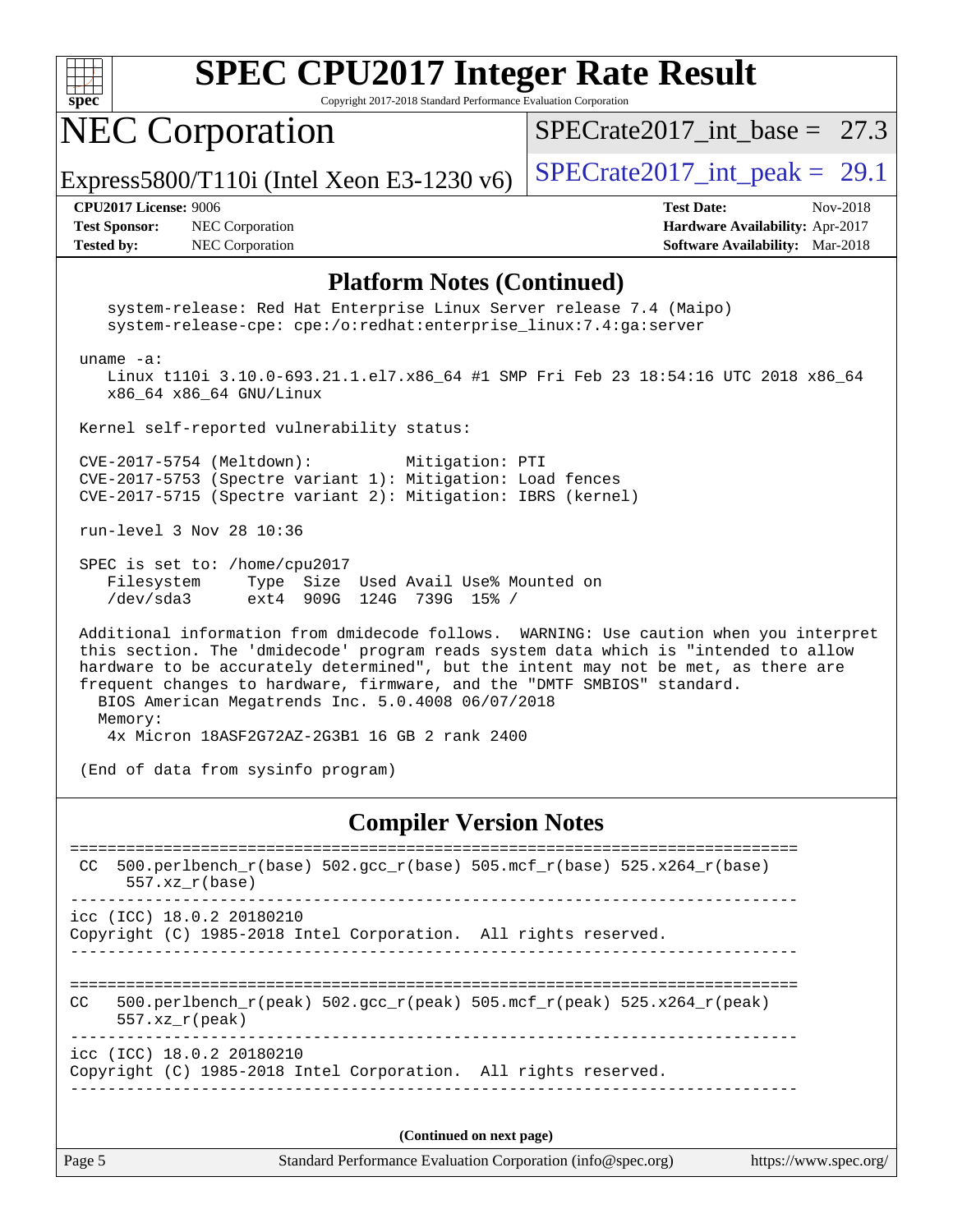

Copyright 2017-2018 Standard Performance Evaluation Corporation

# NEC Corporation

[SPECrate2017\\_int\\_base =](http://www.spec.org/auto/cpu2017/Docs/result-fields.html#SPECrate2017intbase) 27.3

Express5800/T110i (Intel Xeon E3-1230 v6)  $\left|$  [SPECrate2017\\_int\\_peak =](http://www.spec.org/auto/cpu2017/Docs/result-fields.html#SPECrate2017intpeak) 29.1

**[CPU2017 License:](http://www.spec.org/auto/cpu2017/Docs/result-fields.html#CPU2017License)** 9006 **[Test Date:](http://www.spec.org/auto/cpu2017/Docs/result-fields.html#TestDate)** Nov-2018 **[Test Sponsor:](http://www.spec.org/auto/cpu2017/Docs/result-fields.html#TestSponsor)** NEC Corporation **[Hardware Availability:](http://www.spec.org/auto/cpu2017/Docs/result-fields.html#HardwareAvailability)** Apr-2017 **[Tested by:](http://www.spec.org/auto/cpu2017/Docs/result-fields.html#Testedby)** NEC Corporation **[Software Availability:](http://www.spec.org/auto/cpu2017/Docs/result-fields.html#SoftwareAvailability)** Mar-2018

#### **[Compiler Version Notes \(Continued\)](http://www.spec.org/auto/cpu2017/Docs/result-fields.html#CompilerVersionNotes)**

| CXXC 520.omnetpp $r(base)$ 523.xalancbmk $r(base)$ 531.deepsjeng $r(base)$<br>$541.$ leela $r(base)$ |
|------------------------------------------------------------------------------------------------------|
| icpc (ICC) 18.0.2 20180210                                                                           |
|                                                                                                      |
| Copyright (C) 1985-2018 Intel Corporation. All rights reserved.                                      |
|                                                                                                      |
| CXXC 520.omnetpp $r(\text{peak})$ 523.xalancbmk $r(\text{peak})$ 531.deepsjeng $r(\text{peak})$      |
| $541.$ leela $r$ (peak)                                                                              |
| icpc (ICC) 18.0.2 20180210                                                                           |
|                                                                                                      |
| Copyright (C) 1985-2018 Intel Corporation. All rights reserved.                                      |
|                                                                                                      |
|                                                                                                      |
| $FC$ 548. exchange 2 $r(base)$                                                                       |
|                                                                                                      |
| ifort (IFORT) 18.0.2 20180210                                                                        |
| Copyright (C) 1985-2018 Intel Corporation. All rights reserved.                                      |
|                                                                                                      |
|                                                                                                      |
|                                                                                                      |
| $548$ . exchange $2\_r$ (peak)<br>FC.                                                                |
|                                                                                                      |
| ifort (IFORT) 18.0.2 20180210                                                                        |
| Copyright (C) 1985-2018 Intel Corporation. All rights reserved.                                      |
|                                                                                                      |

## **[Base Compiler Invocation](http://www.spec.org/auto/cpu2017/Docs/result-fields.html#BaseCompilerInvocation)**

[C benchmarks](http://www.spec.org/auto/cpu2017/Docs/result-fields.html#Cbenchmarks): [icc -m64 -std=c11](http://www.spec.org/cpu2017/results/res2018q4/cpu2017-20181210-10033.flags.html#user_CCbase_intel_icc_64bit_c11_33ee0cdaae7deeeab2a9725423ba97205ce30f63b9926c2519791662299b76a0318f32ddfffdc46587804de3178b4f9328c46fa7c2b0cd779d7a61945c91cd35)

[C++ benchmarks:](http://www.spec.org/auto/cpu2017/Docs/result-fields.html#CXXbenchmarks) [icpc -m64](http://www.spec.org/cpu2017/results/res2018q4/cpu2017-20181210-10033.flags.html#user_CXXbase_intel_icpc_64bit_4ecb2543ae3f1412ef961e0650ca070fec7b7afdcd6ed48761b84423119d1bf6bdf5cad15b44d48e7256388bc77273b966e5eb805aefd121eb22e9299b2ec9d9)

[Fortran benchmarks](http://www.spec.org/auto/cpu2017/Docs/result-fields.html#Fortranbenchmarks): [ifort -m64](http://www.spec.org/cpu2017/results/res2018q4/cpu2017-20181210-10033.flags.html#user_FCbase_intel_ifort_64bit_24f2bb282fbaeffd6157abe4f878425411749daecae9a33200eee2bee2fe76f3b89351d69a8130dd5949958ce389cf37ff59a95e7a40d588e8d3a57e0c3fd751)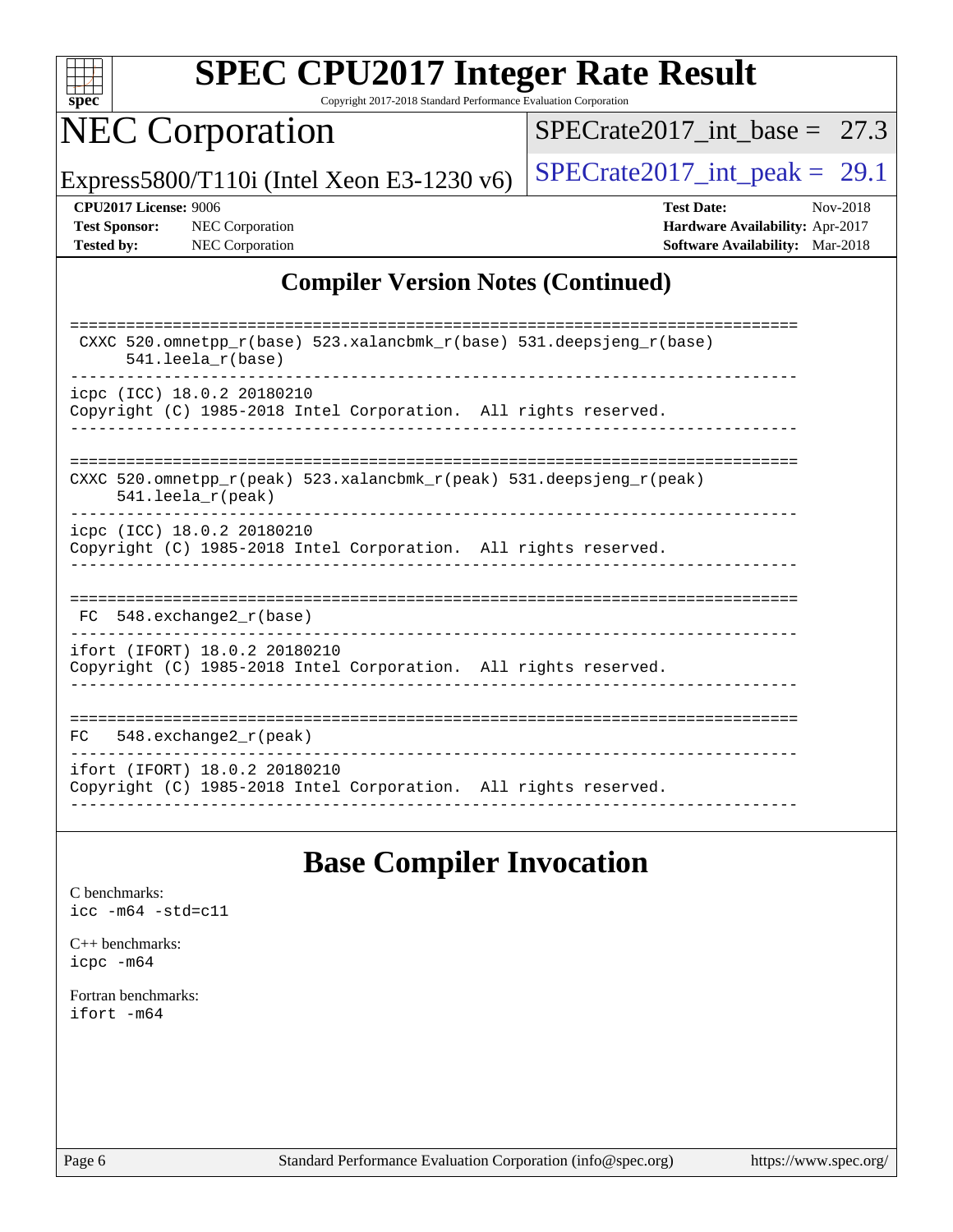

Copyright 2017-2018 Standard Performance Evaluation Corporation

# NEC Corporation

SPECrate2017 int\_base =  $27.3$ 

Express5800/T110i (Intel Xeon E3-1230 v6)  $\left|$  [SPECrate2017\\_int\\_peak =](http://www.spec.org/auto/cpu2017/Docs/result-fields.html#SPECrate2017intpeak) 29.1

**[Test Sponsor:](http://www.spec.org/auto/cpu2017/Docs/result-fields.html#TestSponsor)** NEC Corporation **[Hardware Availability:](http://www.spec.org/auto/cpu2017/Docs/result-fields.html#HardwareAvailability)** Apr-2017

**[CPU2017 License:](http://www.spec.org/auto/cpu2017/Docs/result-fields.html#CPU2017License)** 9006 **[Test Date:](http://www.spec.org/auto/cpu2017/Docs/result-fields.html#TestDate)** Nov-2018 **[Tested by:](http://www.spec.org/auto/cpu2017/Docs/result-fields.html#Testedby)** NEC Corporation **[Software Availability:](http://www.spec.org/auto/cpu2017/Docs/result-fields.html#SoftwareAvailability)** Mar-2018

## **[Base Portability Flags](http://www.spec.org/auto/cpu2017/Docs/result-fields.html#BasePortabilityFlags)**

 500.perlbench\_r: [-DSPEC\\_LP64](http://www.spec.org/cpu2017/results/res2018q4/cpu2017-20181210-10033.flags.html#b500.perlbench_r_basePORTABILITY_DSPEC_LP64) [-DSPEC\\_LINUX\\_X64](http://www.spec.org/cpu2017/results/res2018q4/cpu2017-20181210-10033.flags.html#b500.perlbench_r_baseCPORTABILITY_DSPEC_LINUX_X64) 502.gcc\_r: [-DSPEC\\_LP64](http://www.spec.org/cpu2017/results/res2018q4/cpu2017-20181210-10033.flags.html#suite_basePORTABILITY502_gcc_r_DSPEC_LP64) 505.mcf\_r: [-DSPEC\\_LP64](http://www.spec.org/cpu2017/results/res2018q4/cpu2017-20181210-10033.flags.html#suite_basePORTABILITY505_mcf_r_DSPEC_LP64) 520.omnetpp\_r: [-DSPEC\\_LP64](http://www.spec.org/cpu2017/results/res2018q4/cpu2017-20181210-10033.flags.html#suite_basePORTABILITY520_omnetpp_r_DSPEC_LP64) 523.xalancbmk\_r: [-DSPEC\\_LP64](http://www.spec.org/cpu2017/results/res2018q4/cpu2017-20181210-10033.flags.html#suite_basePORTABILITY523_xalancbmk_r_DSPEC_LP64) [-DSPEC\\_LINUX](http://www.spec.org/cpu2017/results/res2018q4/cpu2017-20181210-10033.flags.html#b523.xalancbmk_r_baseCXXPORTABILITY_DSPEC_LINUX) 525.x264\_r: [-DSPEC\\_LP64](http://www.spec.org/cpu2017/results/res2018q4/cpu2017-20181210-10033.flags.html#suite_basePORTABILITY525_x264_r_DSPEC_LP64) 531.deepsjeng\_r: [-DSPEC\\_LP64](http://www.spec.org/cpu2017/results/res2018q4/cpu2017-20181210-10033.flags.html#suite_basePORTABILITY531_deepsjeng_r_DSPEC_LP64) 541.leela\_r: [-DSPEC\\_LP64](http://www.spec.org/cpu2017/results/res2018q4/cpu2017-20181210-10033.flags.html#suite_basePORTABILITY541_leela_r_DSPEC_LP64) 548.exchange2\_r: [-DSPEC\\_LP64](http://www.spec.org/cpu2017/results/res2018q4/cpu2017-20181210-10033.flags.html#suite_basePORTABILITY548_exchange2_r_DSPEC_LP64) 557.xz\_r: [-DSPEC\\_LP64](http://www.spec.org/cpu2017/results/res2018q4/cpu2017-20181210-10033.flags.html#suite_basePORTABILITY557_xz_r_DSPEC_LP64)

## **[Base Optimization Flags](http://www.spec.org/auto/cpu2017/Docs/result-fields.html#BaseOptimizationFlags)**

#### [C benchmarks](http://www.spec.org/auto/cpu2017/Docs/result-fields.html#Cbenchmarks):

[-Wl,-z,muldefs](http://www.spec.org/cpu2017/results/res2018q4/cpu2017-20181210-10033.flags.html#user_CCbase_link_force_multiple1_b4cbdb97b34bdee9ceefcfe54f4c8ea74255f0b02a4b23e853cdb0e18eb4525ac79b5a88067c842dd0ee6996c24547a27a4b99331201badda8798ef8a743f577) [-xCORE-AVX2](http://www.spec.org/cpu2017/results/res2018q4/cpu2017-20181210-10033.flags.html#user_CCbase_f-xCORE-AVX2) [-ipo](http://www.spec.org/cpu2017/results/res2018q4/cpu2017-20181210-10033.flags.html#user_CCbase_f-ipo) [-O3](http://www.spec.org/cpu2017/results/res2018q4/cpu2017-20181210-10033.flags.html#user_CCbase_f-O3) [-no-prec-div](http://www.spec.org/cpu2017/results/res2018q4/cpu2017-20181210-10033.flags.html#user_CCbase_f-no-prec-div) [-qopt-mem-layout-trans=3](http://www.spec.org/cpu2017/results/res2018q4/cpu2017-20181210-10033.flags.html#user_CCbase_f-qopt-mem-layout-trans_de80db37974c74b1f0e20d883f0b675c88c3b01e9d123adea9b28688d64333345fb62bc4a798493513fdb68f60282f9a726aa07f478b2f7113531aecce732043) [-L/usr/local/je5.0.1-64/lib](http://www.spec.org/cpu2017/results/res2018q4/cpu2017-20181210-10033.flags.html#user_CCbase_jemalloc_link_path64_4b10a636b7bce113509b17f3bd0d6226c5fb2346b9178c2d0232c14f04ab830f976640479e5c33dc2bcbbdad86ecfb6634cbbd4418746f06f368b512fced5394) [-ljemalloc](http://www.spec.org/cpu2017/results/res2018q4/cpu2017-20181210-10033.flags.html#user_CCbase_jemalloc_link_lib_d1249b907c500fa1c0672f44f562e3d0f79738ae9e3c4a9c376d49f265a04b9c99b167ecedbf6711b3085be911c67ff61f150a17b3472be731631ba4d0471706)

#### [C++ benchmarks:](http://www.spec.org/auto/cpu2017/Docs/result-fields.html#CXXbenchmarks)

[-Wl,-z,muldefs](http://www.spec.org/cpu2017/results/res2018q4/cpu2017-20181210-10033.flags.html#user_CXXbase_link_force_multiple1_b4cbdb97b34bdee9ceefcfe54f4c8ea74255f0b02a4b23e853cdb0e18eb4525ac79b5a88067c842dd0ee6996c24547a27a4b99331201badda8798ef8a743f577) [-xCORE-AVX2](http://www.spec.org/cpu2017/results/res2018q4/cpu2017-20181210-10033.flags.html#user_CXXbase_f-xCORE-AVX2) [-ipo](http://www.spec.org/cpu2017/results/res2018q4/cpu2017-20181210-10033.flags.html#user_CXXbase_f-ipo) [-O3](http://www.spec.org/cpu2017/results/res2018q4/cpu2017-20181210-10033.flags.html#user_CXXbase_f-O3) [-no-prec-div](http://www.spec.org/cpu2017/results/res2018q4/cpu2017-20181210-10033.flags.html#user_CXXbase_f-no-prec-div) [-qopt-mem-layout-trans=3](http://www.spec.org/cpu2017/results/res2018q4/cpu2017-20181210-10033.flags.html#user_CXXbase_f-qopt-mem-layout-trans_de80db37974c74b1f0e20d883f0b675c88c3b01e9d123adea9b28688d64333345fb62bc4a798493513fdb68f60282f9a726aa07f478b2f7113531aecce732043) [-L/usr/local/je5.0.1-64/lib](http://www.spec.org/cpu2017/results/res2018q4/cpu2017-20181210-10033.flags.html#user_CXXbase_jemalloc_link_path64_4b10a636b7bce113509b17f3bd0d6226c5fb2346b9178c2d0232c14f04ab830f976640479e5c33dc2bcbbdad86ecfb6634cbbd4418746f06f368b512fced5394) [-ljemalloc](http://www.spec.org/cpu2017/results/res2018q4/cpu2017-20181210-10033.flags.html#user_CXXbase_jemalloc_link_lib_d1249b907c500fa1c0672f44f562e3d0f79738ae9e3c4a9c376d49f265a04b9c99b167ecedbf6711b3085be911c67ff61f150a17b3472be731631ba4d0471706)

#### [Fortran benchmarks](http://www.spec.org/auto/cpu2017/Docs/result-fields.html#Fortranbenchmarks):

[-Wl,-z,muldefs](http://www.spec.org/cpu2017/results/res2018q4/cpu2017-20181210-10033.flags.html#user_FCbase_link_force_multiple1_b4cbdb97b34bdee9ceefcfe54f4c8ea74255f0b02a4b23e853cdb0e18eb4525ac79b5a88067c842dd0ee6996c24547a27a4b99331201badda8798ef8a743f577) [-xCORE-AVX2](http://www.spec.org/cpu2017/results/res2018q4/cpu2017-20181210-10033.flags.html#user_FCbase_f-xCORE-AVX2) [-ipo](http://www.spec.org/cpu2017/results/res2018q4/cpu2017-20181210-10033.flags.html#user_FCbase_f-ipo) [-O3](http://www.spec.org/cpu2017/results/res2018q4/cpu2017-20181210-10033.flags.html#user_FCbase_f-O3) [-no-prec-div](http://www.spec.org/cpu2017/results/res2018q4/cpu2017-20181210-10033.flags.html#user_FCbase_f-no-prec-div) [-qopt-mem-layout-trans=3](http://www.spec.org/cpu2017/results/res2018q4/cpu2017-20181210-10033.flags.html#user_FCbase_f-qopt-mem-layout-trans_de80db37974c74b1f0e20d883f0b675c88c3b01e9d123adea9b28688d64333345fb62bc4a798493513fdb68f60282f9a726aa07f478b2f7113531aecce732043) [-nostandard-realloc-lhs](http://www.spec.org/cpu2017/results/res2018q4/cpu2017-20181210-10033.flags.html#user_FCbase_f_2003_std_realloc_82b4557e90729c0f113870c07e44d33d6f5a304b4f63d4c15d2d0f1fab99f5daaed73bdb9275d9ae411527f28b936061aa8b9c8f2d63842963b95c9dd6426b8a) [-L/usr/local/je5.0.1-64/lib](http://www.spec.org/cpu2017/results/res2018q4/cpu2017-20181210-10033.flags.html#user_FCbase_jemalloc_link_path64_4b10a636b7bce113509b17f3bd0d6226c5fb2346b9178c2d0232c14f04ab830f976640479e5c33dc2bcbbdad86ecfb6634cbbd4418746f06f368b512fced5394) [-ljemalloc](http://www.spec.org/cpu2017/results/res2018q4/cpu2017-20181210-10033.flags.html#user_FCbase_jemalloc_link_lib_d1249b907c500fa1c0672f44f562e3d0f79738ae9e3c4a9c376d49f265a04b9c99b167ecedbf6711b3085be911c67ff61f150a17b3472be731631ba4d0471706)

#### **[Peak Compiler Invocation](http://www.spec.org/auto/cpu2017/Docs/result-fields.html#PeakCompilerInvocation)**

[C benchmarks \(except as noted below\)](http://www.spec.org/auto/cpu2017/Docs/result-fields.html#Cbenchmarksexceptasnotedbelow): [icc -m64 -std=c11](http://www.spec.org/cpu2017/results/res2018q4/cpu2017-20181210-10033.flags.html#user_CCpeak_intel_icc_64bit_c11_33ee0cdaae7deeeab2a9725423ba97205ce30f63b9926c2519791662299b76a0318f32ddfffdc46587804de3178b4f9328c46fa7c2b0cd779d7a61945c91cd35)

502.gcc\_r: [icc -m32 -std=c11 -L/home/prasadj/specdev/IC18u2\\_Internal/lin\\_18\\_0\\_20180210/compiler/lib/ia32\\_lin](http://www.spec.org/cpu2017/results/res2018q4/cpu2017-20181210-10033.flags.html#user_peakCCLD502_gcc_r_intel_icc_a481ac844e7127046fad14d498c730a1848fa901fbbb2c3dfdd5e9fbbac777c8009953946d55d8b6afe8ed0da70dd2b4f8dedbdf7ab1ee211ba70d24a5d89f85)

[C++ benchmarks \(except as noted below\):](http://www.spec.org/auto/cpu2017/Docs/result-fields.html#CXXbenchmarksexceptasnotedbelow) [icpc -m64](http://www.spec.org/cpu2017/results/res2018q4/cpu2017-20181210-10033.flags.html#user_CXXpeak_intel_icpc_64bit_4ecb2543ae3f1412ef961e0650ca070fec7b7afdcd6ed48761b84423119d1bf6bdf5cad15b44d48e7256388bc77273b966e5eb805aefd121eb22e9299b2ec9d9)

523.xalancbmk\_r: [icpc -m32 -L/home/prasadj/specdev/IC18u2\\_Internal/lin\\_18\\_0\\_20180210/compiler/lib/ia32\\_lin](http://www.spec.org/cpu2017/results/res2018q4/cpu2017-20181210-10033.flags.html#user_peakCXXLD523_xalancbmk_r_intel_icpc_c6d030cd79af6ea7d6fb64c57e8fe7ae8fe0b96fc5a3b3f4a10e3273b3d7fa9decd8263f6330cef23f751cb093a69fae84a2bf4c243500a8eed069248128076f)

[Fortran benchmarks](http://www.spec.org/auto/cpu2017/Docs/result-fields.html#Fortranbenchmarks): [ifort -m64](http://www.spec.org/cpu2017/results/res2018q4/cpu2017-20181210-10033.flags.html#user_FCpeak_intel_ifort_64bit_24f2bb282fbaeffd6157abe4f878425411749daecae9a33200eee2bee2fe76f3b89351d69a8130dd5949958ce389cf37ff59a95e7a40d588e8d3a57e0c3fd751)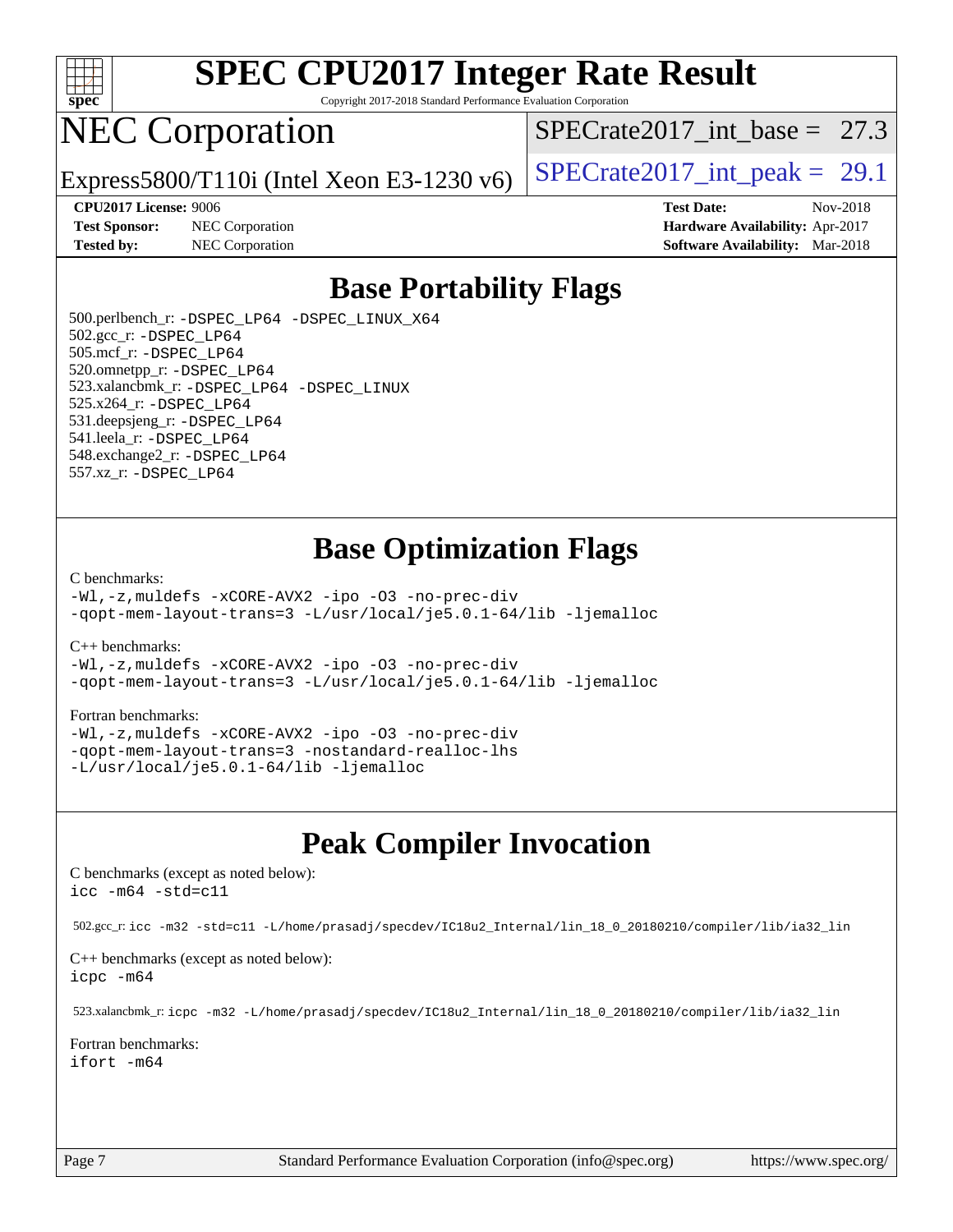

Copyright 2017-2018 Standard Performance Evaluation Corporation

# NEC Corporation

SPECrate2017 int\_base =  $27.3$ 

Express5800/T110i (Intel Xeon E3-1230 v6)  $\left|$  [SPECrate2017\\_int\\_peak =](http://www.spec.org/auto/cpu2017/Docs/result-fields.html#SPECrate2017intpeak) 29.1

**[CPU2017 License:](http://www.spec.org/auto/cpu2017/Docs/result-fields.html#CPU2017License)** 9006 **[Test Date:](http://www.spec.org/auto/cpu2017/Docs/result-fields.html#TestDate)** Nov-2018 **[Test Sponsor:](http://www.spec.org/auto/cpu2017/Docs/result-fields.html#TestSponsor)** NEC Corporation **[Hardware Availability:](http://www.spec.org/auto/cpu2017/Docs/result-fields.html#HardwareAvailability)** Apr-2017 **[Tested by:](http://www.spec.org/auto/cpu2017/Docs/result-fields.html#Testedby)** NEC Corporation **[Software Availability:](http://www.spec.org/auto/cpu2017/Docs/result-fields.html#SoftwareAvailability)** Mar-2018

## **[Peak Portability Flags](http://www.spec.org/auto/cpu2017/Docs/result-fields.html#PeakPortabilityFlags)**

 500.perlbench\_r: [-DSPEC\\_LP64](http://www.spec.org/cpu2017/results/res2018q4/cpu2017-20181210-10033.flags.html#b500.perlbench_r_peakPORTABILITY_DSPEC_LP64) [-DSPEC\\_LINUX\\_X64](http://www.spec.org/cpu2017/results/res2018q4/cpu2017-20181210-10033.flags.html#b500.perlbench_r_peakCPORTABILITY_DSPEC_LINUX_X64) 502.gcc\_r: [-D\\_FILE\\_OFFSET\\_BITS=64](http://www.spec.org/cpu2017/results/res2018q4/cpu2017-20181210-10033.flags.html#user_peakPORTABILITY502_gcc_r_file_offset_bits_64_5ae949a99b284ddf4e95728d47cb0843d81b2eb0e18bdfe74bbf0f61d0b064f4bda2f10ea5eb90e1dcab0e84dbc592acfc5018bc955c18609f94ddb8d550002c) 505.mcf\_r: [-DSPEC\\_LP64](http://www.spec.org/cpu2017/results/res2018q4/cpu2017-20181210-10033.flags.html#suite_peakPORTABILITY505_mcf_r_DSPEC_LP64) 520.omnetpp\_r: [-DSPEC\\_LP64](http://www.spec.org/cpu2017/results/res2018q4/cpu2017-20181210-10033.flags.html#suite_peakPORTABILITY520_omnetpp_r_DSPEC_LP64) 523.xalancbmk\_r: [-D\\_FILE\\_OFFSET\\_BITS=64](http://www.spec.org/cpu2017/results/res2018q4/cpu2017-20181210-10033.flags.html#user_peakPORTABILITY523_xalancbmk_r_file_offset_bits_64_5ae949a99b284ddf4e95728d47cb0843d81b2eb0e18bdfe74bbf0f61d0b064f4bda2f10ea5eb90e1dcab0e84dbc592acfc5018bc955c18609f94ddb8d550002c) [-DSPEC\\_LINUX](http://www.spec.org/cpu2017/results/res2018q4/cpu2017-20181210-10033.flags.html#b523.xalancbmk_r_peakCXXPORTABILITY_DSPEC_LINUX) 525.x264\_r: [-DSPEC\\_LP64](http://www.spec.org/cpu2017/results/res2018q4/cpu2017-20181210-10033.flags.html#suite_peakPORTABILITY525_x264_r_DSPEC_LP64) 531.deepsjeng\_r: [-DSPEC\\_LP64](http://www.spec.org/cpu2017/results/res2018q4/cpu2017-20181210-10033.flags.html#suite_peakPORTABILITY531_deepsjeng_r_DSPEC_LP64) 541.leela\_r: [-DSPEC\\_LP64](http://www.spec.org/cpu2017/results/res2018q4/cpu2017-20181210-10033.flags.html#suite_peakPORTABILITY541_leela_r_DSPEC_LP64) 548.exchange2\_r: [-DSPEC\\_LP64](http://www.spec.org/cpu2017/results/res2018q4/cpu2017-20181210-10033.flags.html#suite_peakPORTABILITY548_exchange2_r_DSPEC_LP64) 557.xz\_r: [-DSPEC\\_LP64](http://www.spec.org/cpu2017/results/res2018q4/cpu2017-20181210-10033.flags.html#suite_peakPORTABILITY557_xz_r_DSPEC_LP64)

## **[Peak Optimization Flags](http://www.spec.org/auto/cpu2017/Docs/result-fields.html#PeakOptimizationFlags)**

[C benchmarks](http://www.spec.org/auto/cpu2017/Docs/result-fields.html#Cbenchmarks):

```
 500.perlbench_r: -Wl,-z,muldefs -prof-gen(pass 1) -prof-use(pass 2) -ipo
-xCORE-AVX2 -O3 -no-prec-div -qopt-mem-layout-trans=3
-fno-strict-overflow -L/usr/local/je5.0.1-64/lib
-ljemalloc
 502.gcc_r: -Wl,-z,muldefs -prof-gen(pass 1) -prof-use(pass 2) -ipo
-xCORE-AVX2 -O3 -no-prec-div -qopt-mem-layout-trans=3
-L/usr/local/je5.0.1-32/lib -ljemalloc
 505.mcf_r: basepeak = yes
 525.x264_r: -Wl,-z,muldefs -prof-gen(pass 1) -prof-use(pass 2) -ipo
-xCORE-AVX2 -O3 -no-prec-div -qopt-mem-layout-trans=3
-fno-alias -L/usr/local/je5.0.1-64/lib -ljemalloc
557.xz r: basepeak = yes
C++ benchmarks: 
 520.omnetpp_r: basepeak = yes
 523.xalancbmk_r: -Wl,-z,muldefs -prof-gen(pass 1) -prof-use(pass 2) -ipo
-xCORE-AVX2 -O3 -no-prec-div -qopt-mem-layout-trans=3
-L/usr/local/je5.0.1-32/lib -ljemalloc
 531.deepsjeng_r: basepeak = yes
 541.leela_r: -Wl,-z,muldefs -prof-gen(pass 1) -prof-use(pass 2) -ipo
-xCORE-AVX2 -O3 -no-prec-div -qopt-mem-layout-trans=3
                                       (Continued on next page)
```